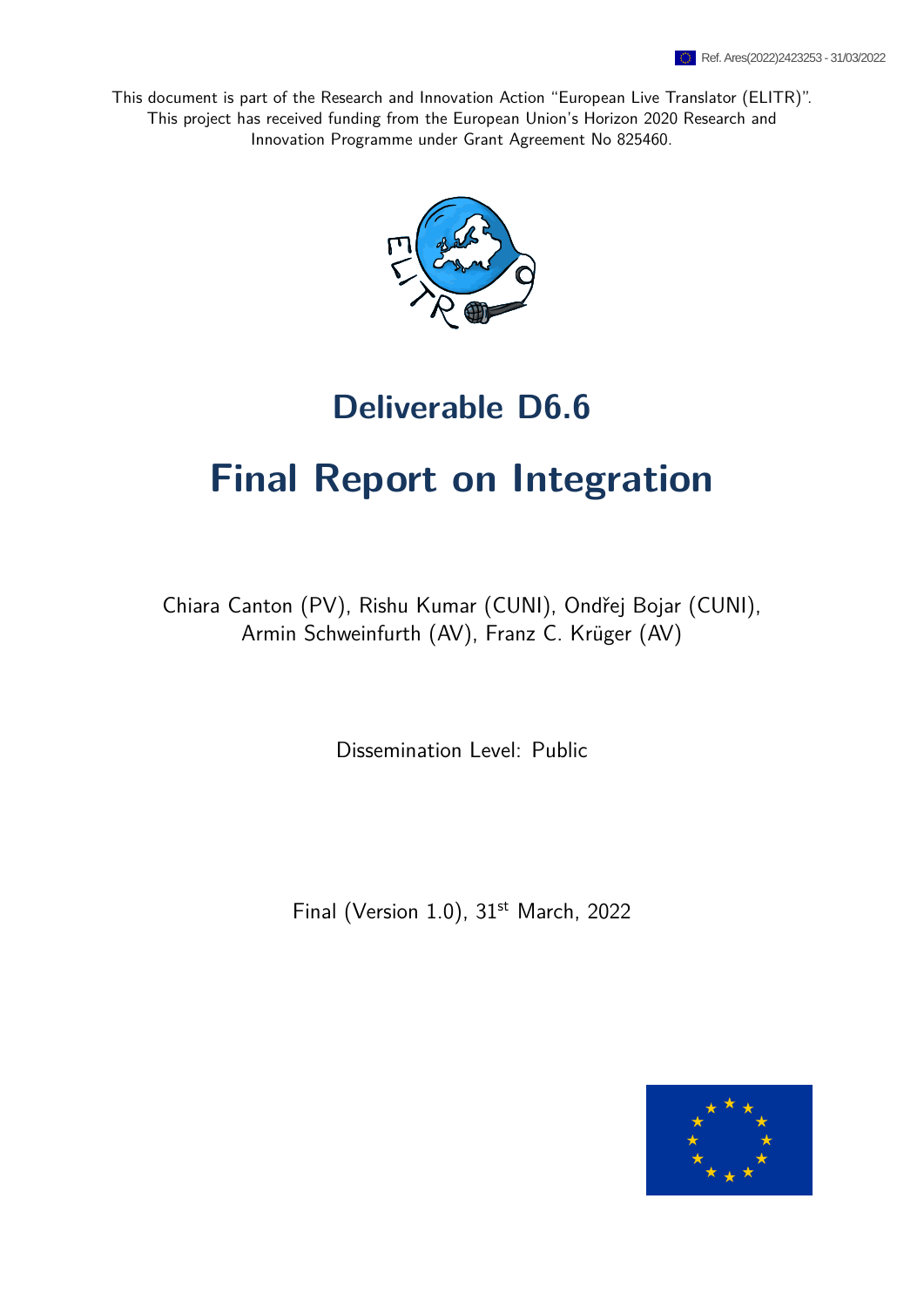

| Grant agreement no.           | 825460                                             |
|-------------------------------|----------------------------------------------------|
| Project acronym               | <b>ELITR</b>                                       |
| Project full title            | European Live Translator                           |
| Type of action                | Research and Innovation Action                     |
| Coordinator                   | doc. RNDr. Ondřej Bojar, PhD. (CUNI)               |
| Start date, duration          | $1st$ January, 2019, 39 months                     |
| Dissemination level           | Public                                             |
| Contractual date of delivery  | 31 <sup>st</sup> March, 2022                       |
| Actual date of delivery       | 31 <sup>st</sup> March, 2022                       |
| Deliverable number            | D <sub>6.6</sub>                                   |
| Deliverable title             | Final Report on Integration                        |
| <b>Type</b>                   | Report                                             |
| Status and version            | Final (Version 1.0)                                |
| Number of pages               | 8                                                  |
| Contributing partners         | AV, PV, CUNI                                       |
| WP leader                     | PV                                                 |
| Author(s)                     | Chiara Canton (PV), Rishu Kumar (CUNI),            |
|                               | Ondřej Bojar (CUNI), Armin Schweinfurth (AV),      |
|                               | Franz C. Krüger (AV)                               |
| EC project officer            | Luis Eduardo Martinez Lafuente                     |
| The partners in ELITR are:    | Univerzita Karlova (CUNI), Czech Republic          |
|                               | University of Edinburgh (UEDIN), United Kingdom    |
|                               | Karlsruher Institut für Technologie (KIT), Germany |
|                               | PerVoice SPA (PV), Italy                           |
|                               | alfatraining Bildungszentrum GmbH (AV), Germany    |
| Partially-participating party | · Nejvyšší kontrolní úřad (SAO), Czech Republic    |

For copies of reports, updates on project activities and other ELITR-related information, contact:

| doc. RNDr. Ondřej Bojar, PhD., ÚFAL MFF UK | bojar@ufal.mff.cuni.cz    |
|--------------------------------------------|---------------------------|
| Malostranské náměstí 25                    | Phone: $+420$ 951 554 276 |
| 118 00 Praha, Czech Republic               | Fax: $+420$ 257 223 293   |

Copies of reports and other material can also be accessed via the project's homepage:

<http://www.elitr.eu/>

© 2022, The Individual Authors

This document is licensed under a Creative Commons Attribution 4.0 licence (CC-BY 4.0, <http://creativecommons.org/licenses/by/4.0/>).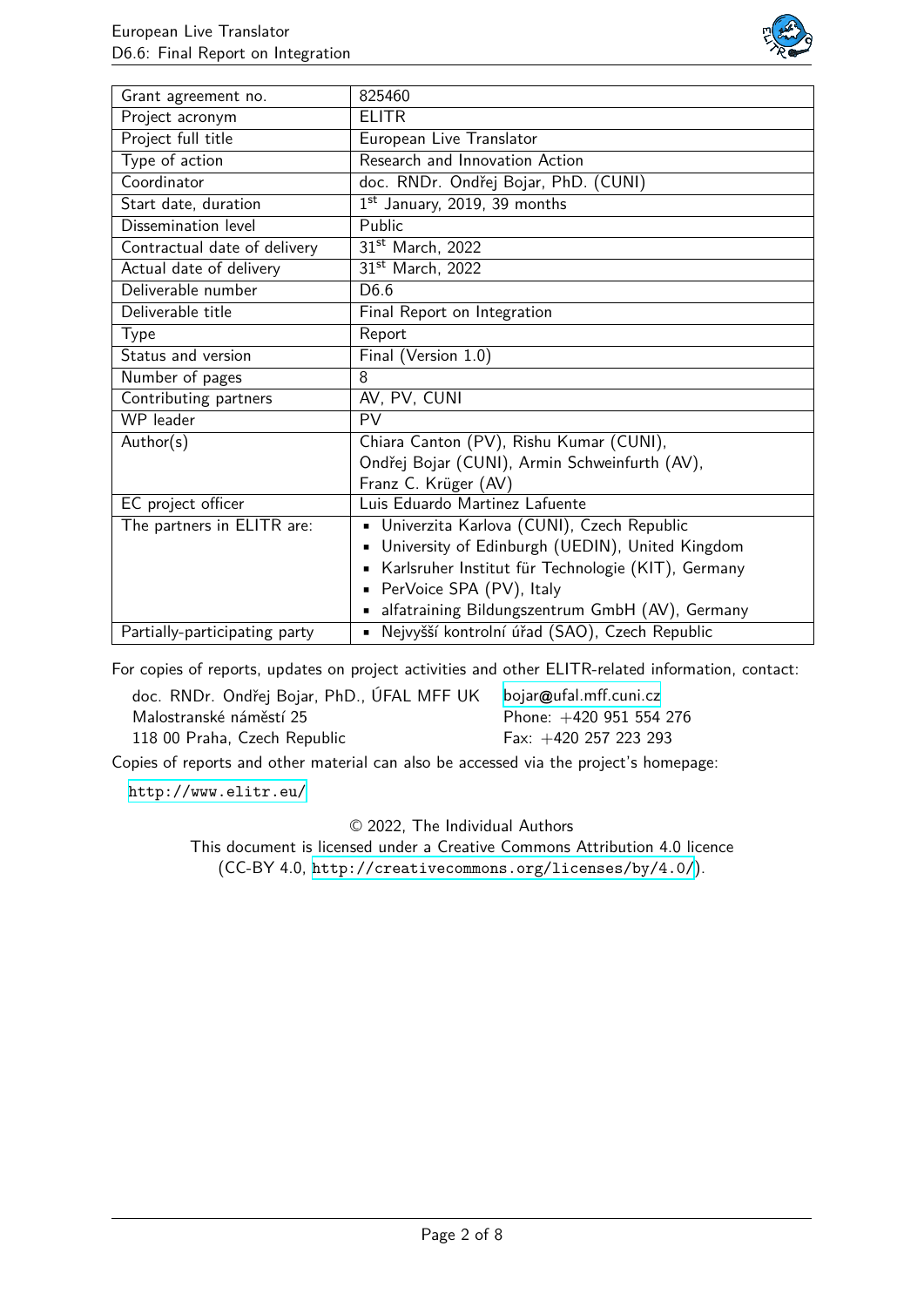

## **Contents**

|   | 1 Executive Summary            |   |
|---|--------------------------------|---|
|   | Continuous Evaluation          | 5 |
|   | 3 Minuting Demonstrator        | 5 |
|   | 4 Replicability and robustness | 6 |
| 5 | Events<br>5.1                  | 7 |
| 6 | Conclusion                     |   |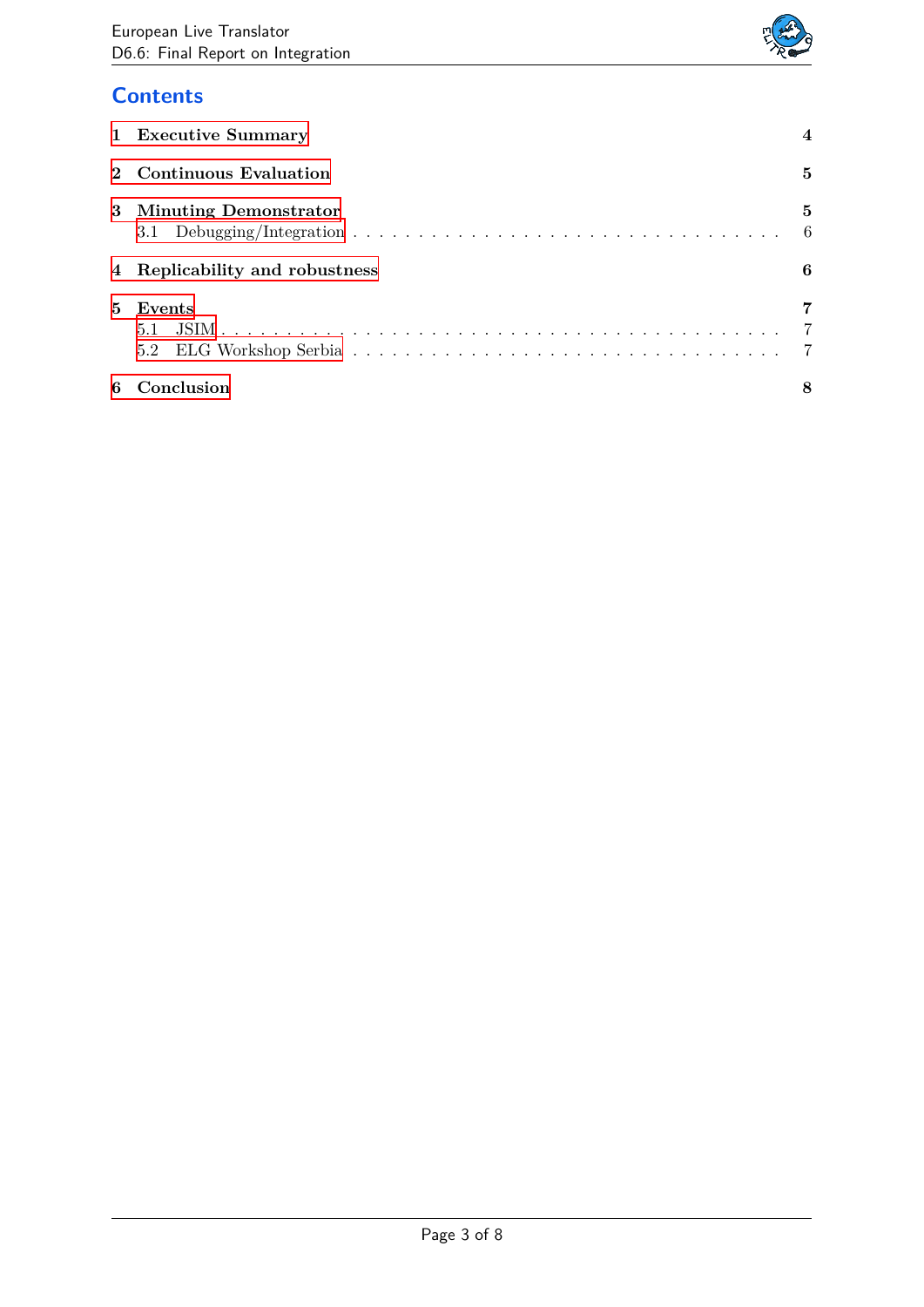

## <span id="page-3-0"></span>**1 Executive Summary**

This deliverable reports on the integration of the services and systems developed by ELITR partners into production processes to provide end-to-end workflows for the use cases of the project. In this report the last updates on continuous evaluation (Section [2\)](#page-4-0), efforts to ensure the replicability and robustness of the system (Section [4\)](#page-5-1), last updates on the Minuting Demonstrator (Section [3](#page-4-1)) not already reported in deliverable "D6.5 Demonstrator of Automatic Minuting" are presented, and on Events (Section [5\)](#page-6-0) not already reported in "D6.4 Report on Follow-up SAO Events".

WP6 Integration is divided into four tasks with the following progress:

- **T6.1 Platform Updates (months 1-24):** The existing PV and AV platform has been updated to be able to handle the new use cases, primarily the multi-target translation and display of subtitles. As a part of this task, a web-based "Publishing platform", the Presentation Platform has been developed, to deliver the translations into the many target languages to the end users. Also the Online Text Flow Application as been developed by CUNI. The activity is completed. For a more complete overview of presentation methods and reasoning on user experience put in place by the ELITR project, please refer to "D6.1 Publishing Platform".
- **T6.2 Integration of ASR, SLT and multi-target SMT engines (months 3-36):** All the components developed by the research partners have been integrated into the PV Platform and have been used both at SAO events and in alfaview® conferencing platform. For a more complete overview on the integration of the partners, please refer to "D6.3 Intermediate Report on Integration".
- **T6.3 Minuting Demonstrator (months 1-36):** The design and implementation of a demonstrator platform that provides live transcript and minuting for participants of online meetings has been completed. It has been integrated with the ASR systems through the alfaview® conferencing platform and the Pervoice Service architecture, see the dedicated Deliverable "D6.5 Demonstrator of Automatic Minuting" and Section [3](#page-4-1).
- **T6.4 Running SAO Events (months 7-36):** Starting from the early beginning of the project all the interpreting and subtitling systems have been run at the various live events organized by SAO. Last year took place the EUROSAI Congress, project's main event. See the dedicated deliverables "D6.2 Report on ELITR at EUROSAI Congress" and "D6.4 Report on Follow-up SAO Events" and Section [5](#page-6-0) for a brief report of the last events.

This report is concluded in Section [6](#page-7-0).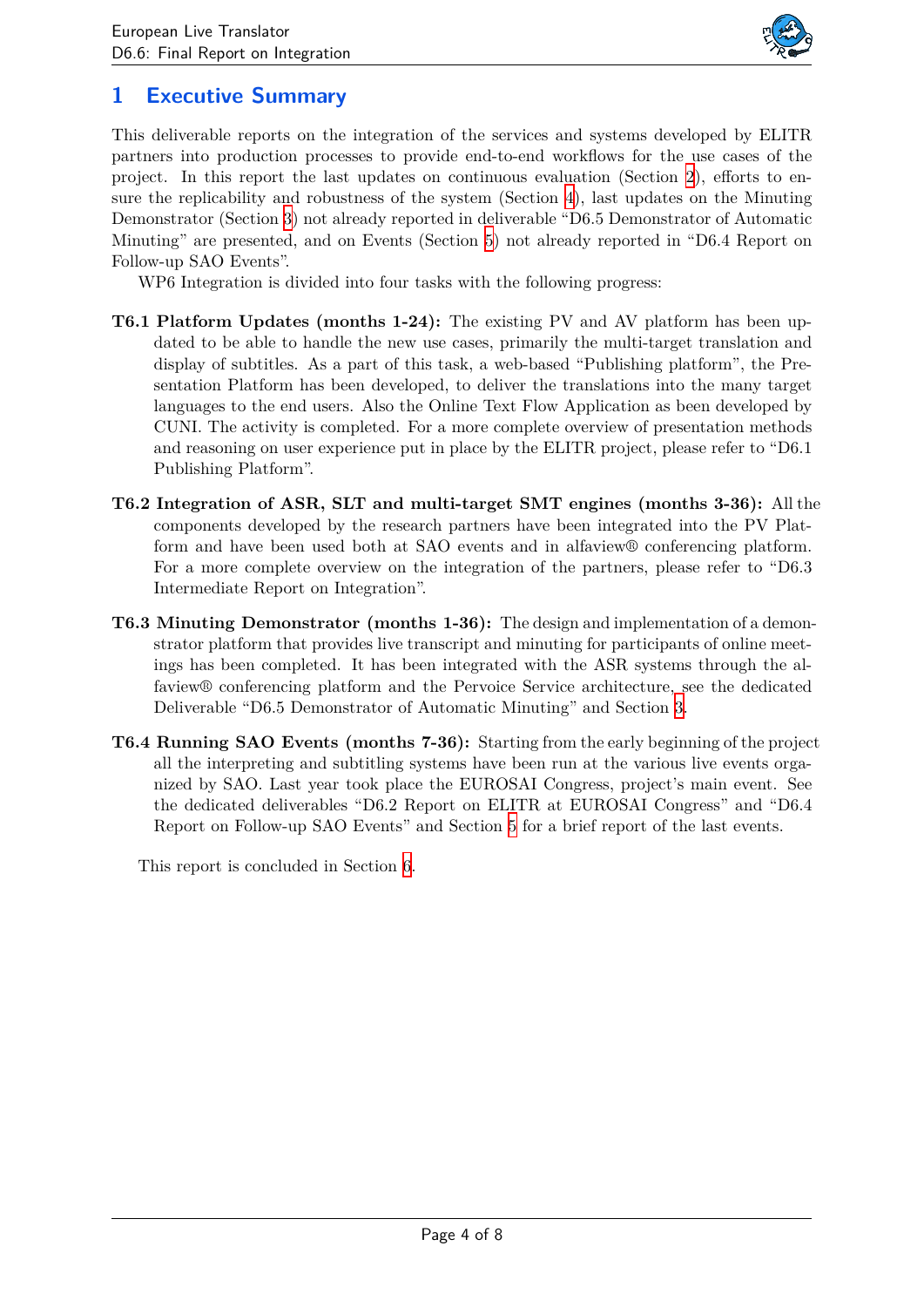

## <span id="page-4-0"></span>**2 Continuous Evaluation**

*elitr-testset-evaluation* serves as our internal pipeline to continuously test the outputs of our ASR and MT system against the reference documents in elitr-testset. This git repository and tools was intended to record the increase/decrease in the performance of our systems and to make the tests reproducible in a deterministic way. The system was introduced in Deliverable D6.3 (Intermediate report on Integration), and since then we have continued to add data to the test set thanks to the continuous work of human translators and annotators. Since the last report, various data has been added and categorized going to enrich old indices and creating new ones. This work allowed us to be able to more accurately choose the best system to use based on the use case. It follows a brief list of activities performed since the last update on this topic, mainly consisting of polishing and updating our index files for elitr-testset, which serves as test-suites for evaluation.

The category of audio spoken by non-native speakers has been enriched with over 40 English audio files, translated manually into Czech and German. The Non-native English speakers are from Spain, Poland, Austria, Germany, Holland, Belgium and Romania.

Several verbatim transcriptions were added for the European Parliament, Czech audio files, and of the data collected during the WG VAT meeting (2021), as well as the broadcasts of the radio station Český rozhlas and of the Chamber of Deputies of the Czech Republic, resulting in a total of 10 hours of verbatim transcribed Czech audio material.

We added also verbatim transcriptions in English of the first LangTools Workshop, a workshop organized by UFAL colleagues for the EUROSAI Congress held in 2020 together witch Czech and Slovak manual translations.

The WMT18 dataset has been added to the *elitr-testset*. It consists of Czech articles which were read sentence by sentence in individual recordings. The sentence-level recordings were then concatenated in a loss-less way in the original OGG format. The same articles were read by Czech native speaker in Czech and in English (where the speaker is non-native). This dataset can thus serve for SLT evaluation in both direction: English or Czech source to the other language.

Also we continued the activities on the Theaitre and related interviews at Robothon 2021, debates held in Czech. We collected both the recording and the live respeaking of the interpreter. The purpose of this testset is to measure the quality of the transcription comparing different inputs: live automatic transcription and reaspeaking automatic transcription.

Particular attention was also dedicated to the revision of verbatim transcripts already produced, through an activity of revision of the capitalization of terms (for the Czech language) and of the split of lines into sentences in order to facilitate the evaluation of automatic machine translation systems.

In order to see the evaluation results, please have a look at deliverable D6.3 (Intermediate report on Integration).

#### <span id="page-4-1"></span>**3 Minuting Demonstrator**

In order to improve the integration and usability of the Minuting Demonstrator, periodic meetings have been planned between the teams involved (AV, PV, KIT). The meetings were held directly on the alfaview platform in order to produce the automatic transcripts underlying the tests of the automatic minute system. The meeting topics were related to: solve problems encountered in the use of the MCloud library, analyze the quality of the results. The quality of the results has been human-evaluated on the following point of views:

- text output in the Alfaview platform
- quality of the transcription provided by the ASR
- quality/usability of the minute produced automatically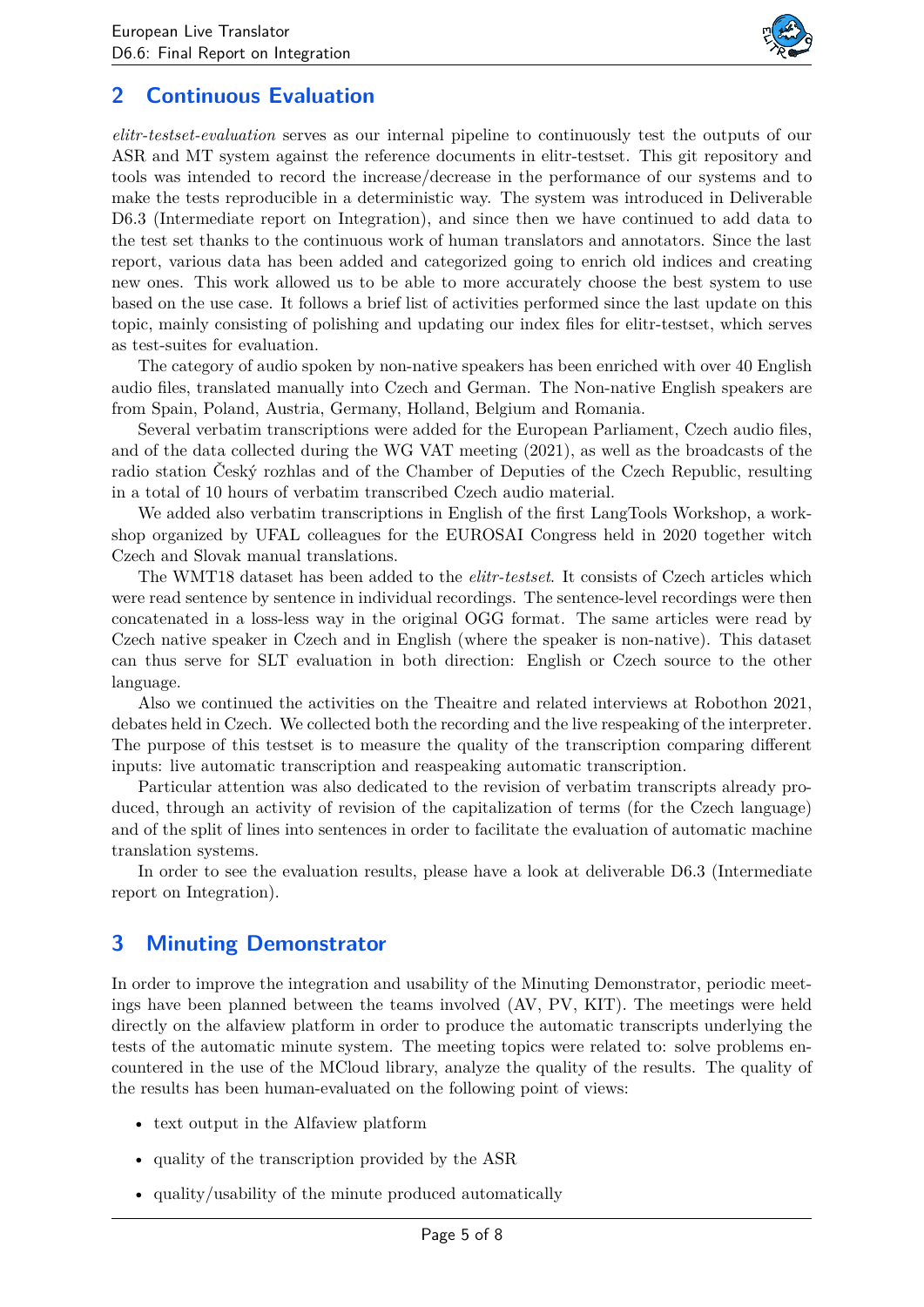

In the rest of this section (Section [3.1](#page-5-0)), we report on some of the most meaningful observations and debug sessions on the Alfaview platform.

#### <span id="page-5-0"></span>**3.1 Debugging/Integration**

While integrating the latest changes, we noticed that some transcriptions words were missing or cut off.

1. After some research we noticed that the library was crashing with just the error message "access violation". As we had no access to source code or documentation of the binary library which integrates alfaview with the PerVoice platform, debugging was quite difficult. We went ahead and created a core dump of the crashing application for closer inspection. In multiple joint debugging sessions we were able look into the actual memory state at the time of the crash. Ultimately we isolated a nil pointer exception as the root cause which was then fixed in the process.

2. Additionally it was noticed that at the beginning of transcriptions, sometimes there were inaccuracies or even parts missing entirely. As the behaviour could not be replicated consistently, we figured it had something to do with transmission or connection to the remote ASR workers. After further debugging we noticed that the transcription buffer was only set to 2 seconds in size. Apparently, establishing the connection to the ASR worker often took more than that, which lead data loss and subsequent inaccurate or missing parts of the transcripts. Increasing the buffer size to 20 seconds fixed the problem.

3. When dealing with longer continuous transcriptions, we became aware that at some point the transcription was simply cut off or overwritten by intermediate updates. Again this is not a consistent behaviour and we have not yet found the root cause. We are currently trying to figure out where the problem originates from, alfaview, ASR worker or the mediator. At the time of writing, debugging the issue is still ongoing.

#### <span id="page-5-1"></span>**4 Replicability and robustness**

We have pursued the need to have the services distributed and replicated also among the partners in order to avoid possible bandwidth problems or unreachable services. For this reason the UEDIN automatic translation service was made available in a dockered version, while the PerVoice orchestration service (mediator) was provided as a normal software package. Both have been distributed to the CUNI partner in order to let them manage possible "offline events" or bandwidth problems.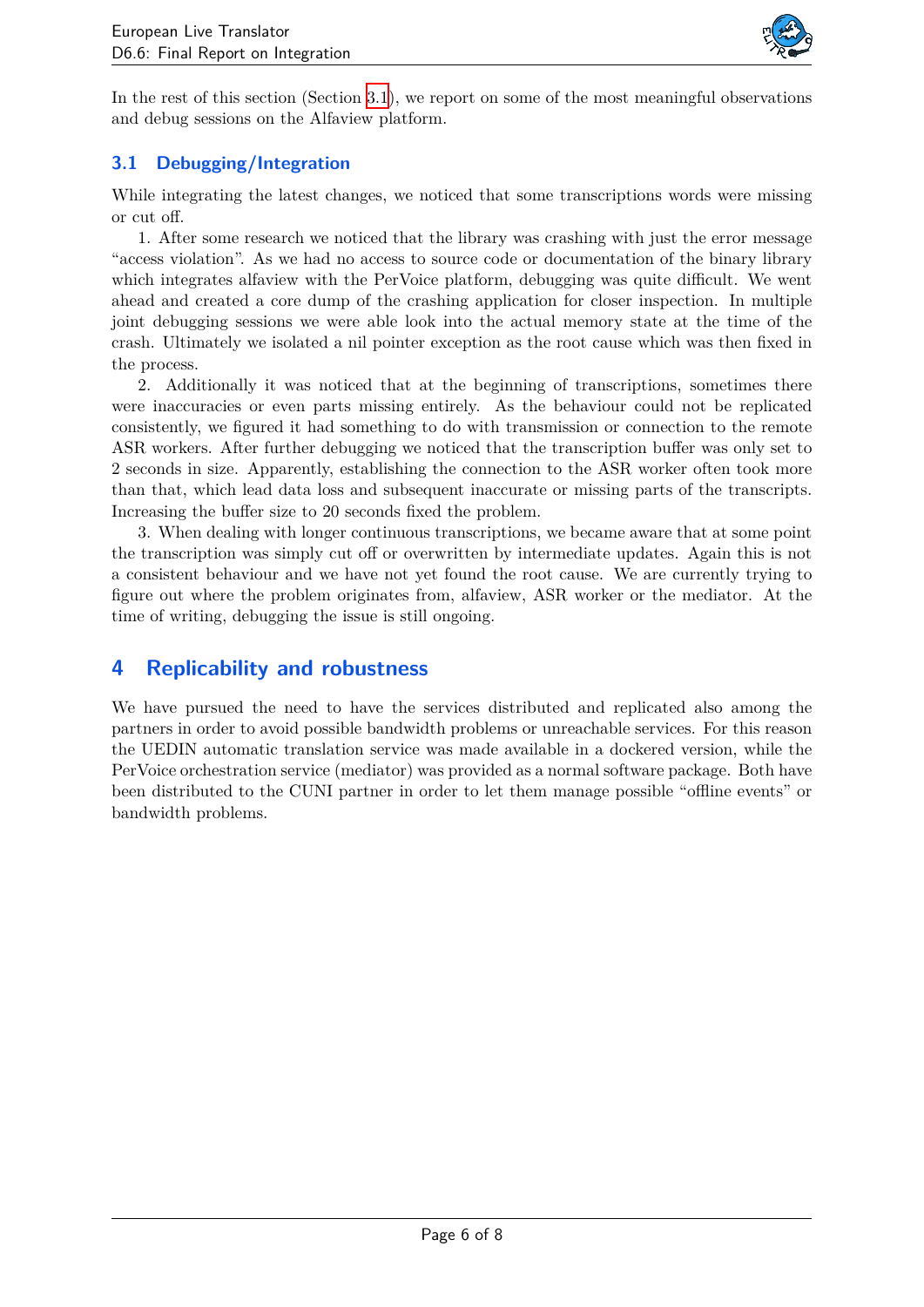

## <span id="page-6-0"></span>**5 Events**

In this section we are reporting events where we provided transcription and translation which are not covered in Deliverable 6.4. As described in the Deliverable 6.4, we offer our transcription and translation service as a research demonstration.

#### <span id="page-6-1"></span>**5.1 JSIM**

The Day of Informatics and Mathematics at Department of Mathematics and Physics was the first event where we provided our services. This demonstration did not go according to plan and the timestamps of the ASR output kept leaking in the output platform. This unexpected event also resulted in our Czech ASR worker and MT workers crashing constantly without any reasonable bug. On a preliminary analysis, the main issue of the crashes looks like the overloaded system which was used to run the docker image of our pipelines as well as obtaining sound. Further stress testing on our dedicated Virtual Machine servers failed to replicate this behaviour.

#### <span id="page-6-2"></span>**5.2 ELG Workshop Serbia**

The European Language Grid workshop organised by the University of Belgrade in Serbia, served as the first major event (after the events mentioned in D6.4) where our system worked as intended and we did not experience any major crashes. In the initial hour of the events, we experienced some hiccups, with Zoom webpage not providing us the option to join the meeting from a browser.

The preparation for the event was also done in the same manner as the previous ELG workshops. The organizers provided us with some of the slides used during the presentation beforehand and we used tools such as *pdftotext* to extract keyword from the data which were not present or very scarcely present in the dictionary of our ASR worker for English. These words were added to the *memory* which in turn was used by KIT's ASR system.

During the event, an operator was watching the produced output and kept actively adding words which were new to the ASR worker or had an erroneous transcription. In some instances, it involved human judgement on the likelihood of that word reappearing during the event. This process also includes adding words to the memory which are known during the main training but with a populated memory get confused with some memory words and thus constitute false positives.

This process of insertion of new words is version-controlled with basic Linux operations, so that a retrospect analysis can be carried out on the full history of memory states. A custom *vimrc* file is used in the directory of the memory file, which on every save, i.e., the :w command in the Vim editor runs also the bash oneliner "git add && git commit -m "\$timestamp"" where timestamp is automatically generated when  $\cdot$  w command is issued.